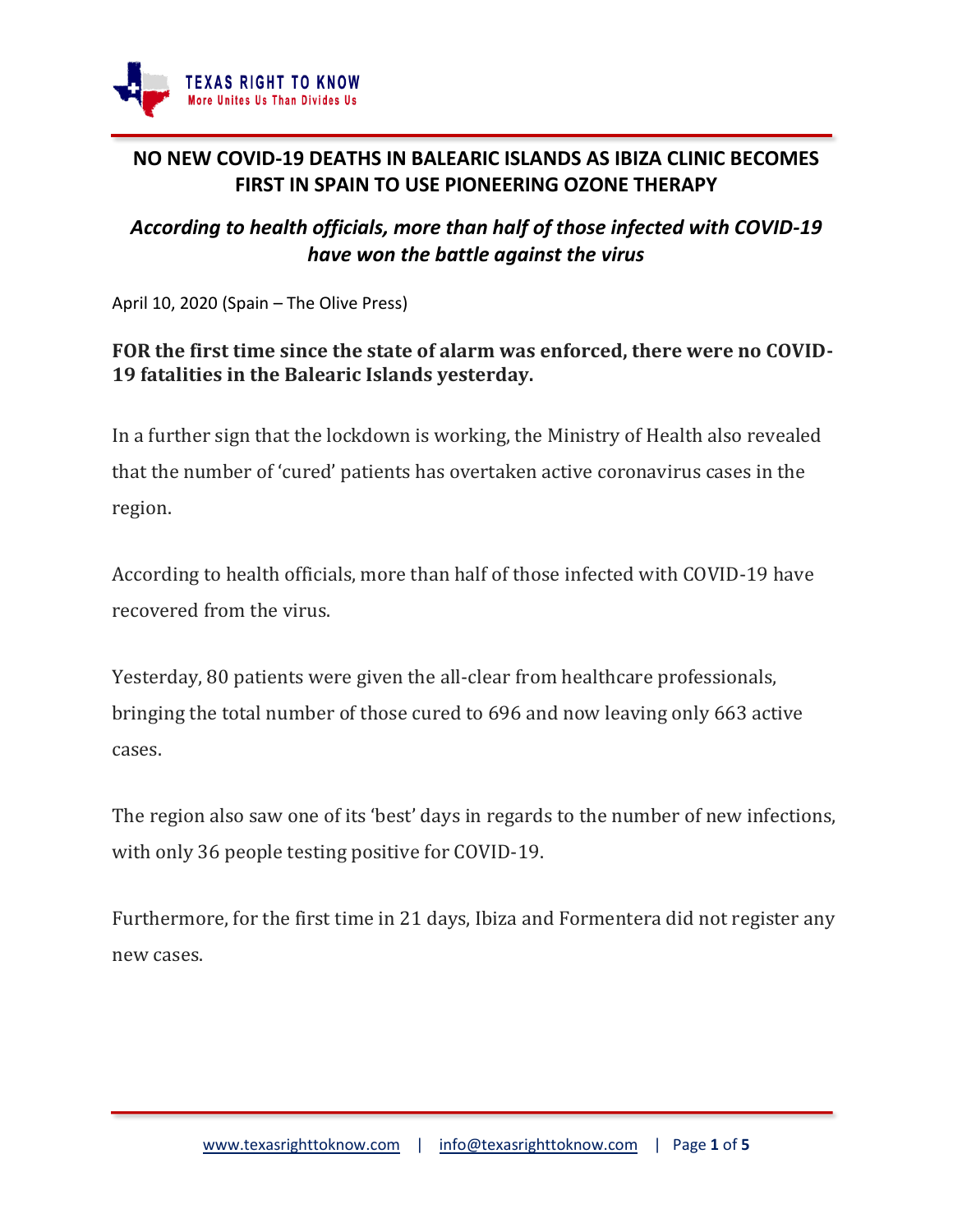



DEDICATION: Microbiologists testing samples at Mallorca's Son Espases Hospital In addition, the arrival of more than [10,000 rapid response COVID-19 tests](https://www.theolivepress.es/spain-news/2020/03/30/watch-first-russian-plane-lands-in-spains-mallorca-from-china-to-deliver-17-tonnes-of-medical-supplies/) from China will help the Government of the Balearic Islands to get a better picture of the ongoing pandemic.

In recent weeks, the World Health Organisation (WHO) insisted that countries carried out as much testing as possible in order to stop the spread of coronavirus.

Announcing the latest figures, Dr Javier Arranz, who leads the Government's advisory committee on infectious diseases, expressed his optimism about the evolution of the virus in the autonomous region.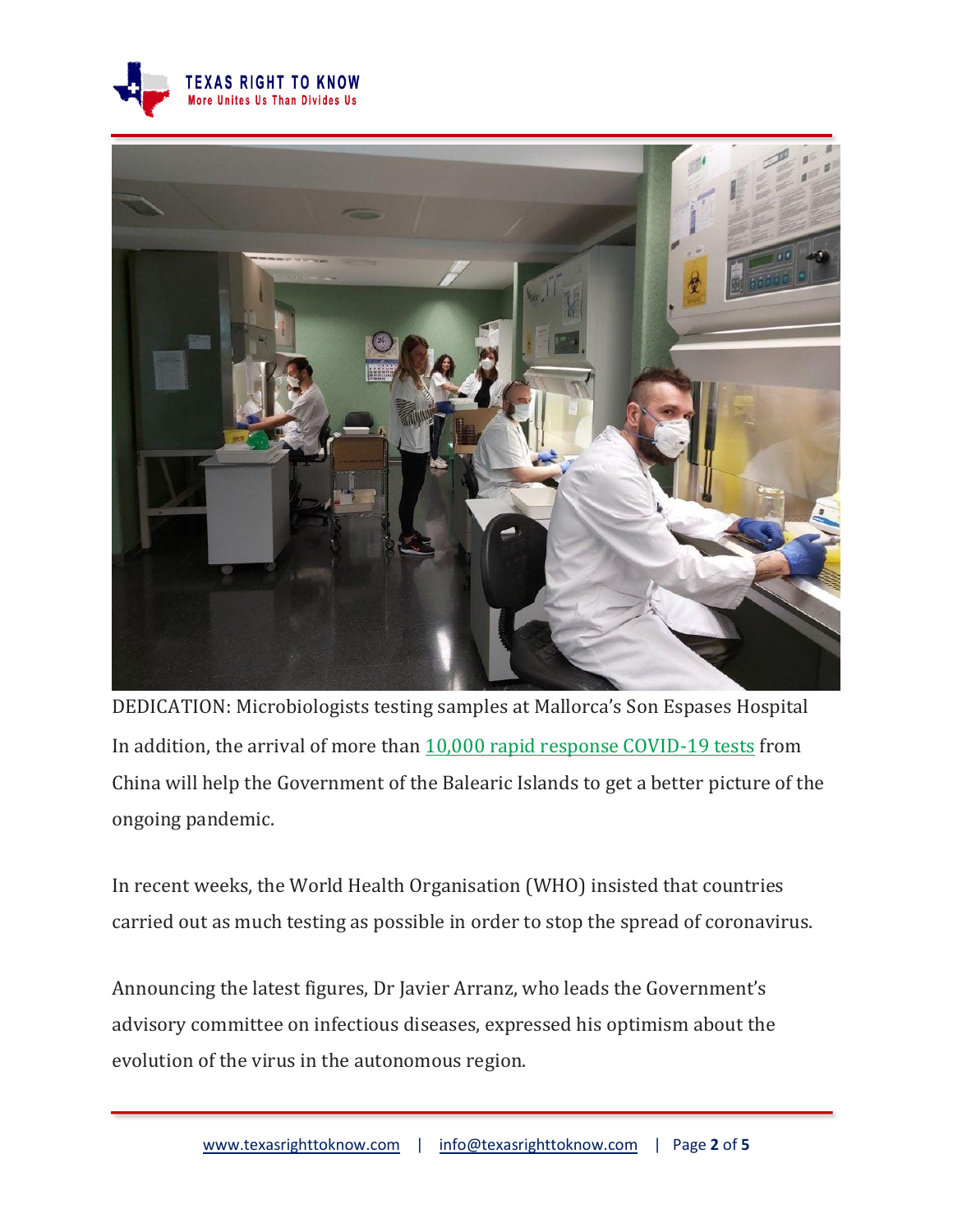

However, he warned that the Balearic Islands are in a critical moment, stressing the importance of citizens continuing to adhere to the nationwide lockdown to ensure there is not a resurgence in cases.



RESPONSE: Medical personnel dedicated to treating coronavirus patients Asking the general public not to 'ignore the rules learned to continue the downward trend in infections', Arranz cited Singapore as an example.

The Asian country's relaxation of restrictions appears to have allowed the virus to reappear.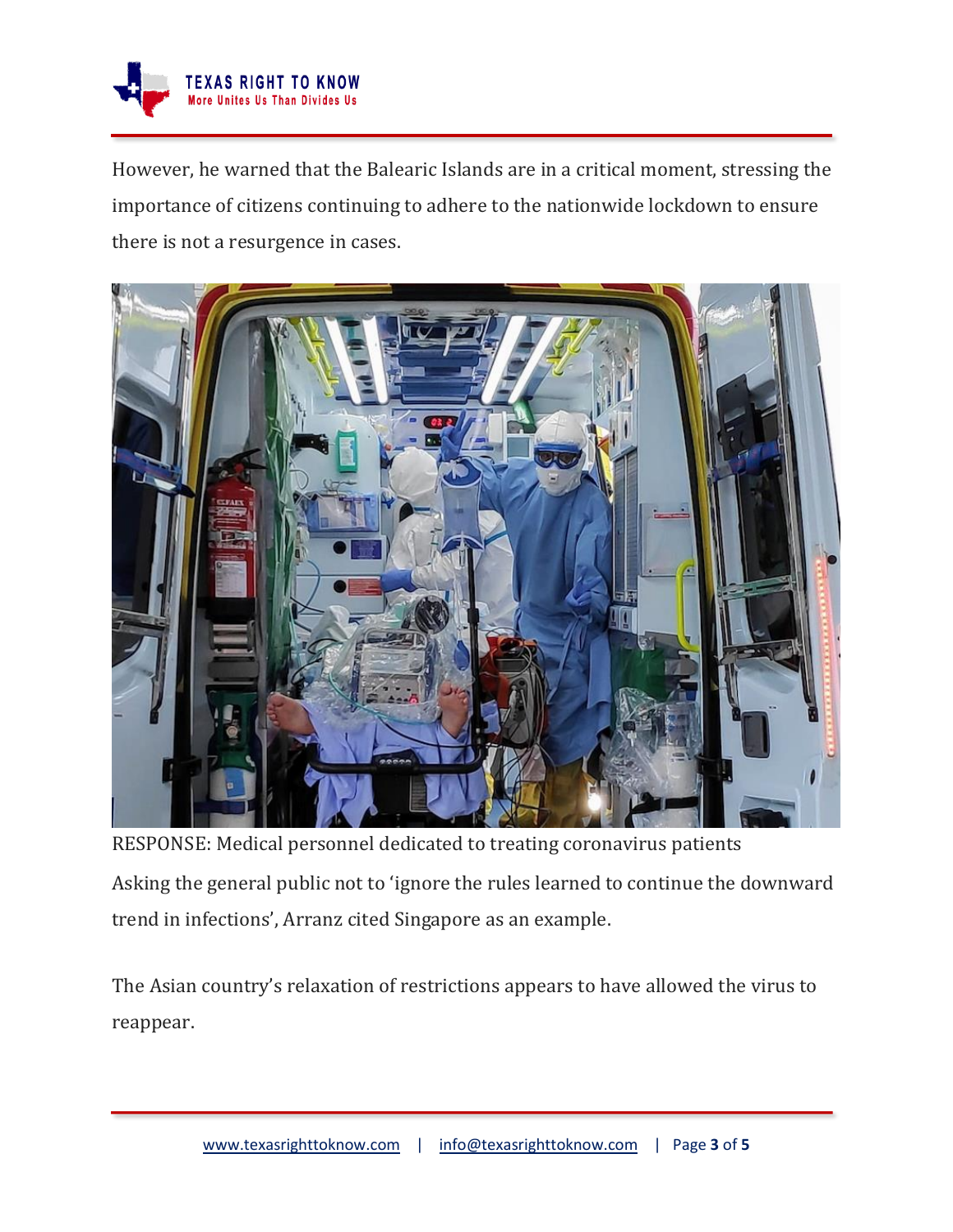

Meanwhile, the Nuestra Señora del Rosario Polyclinic Hospital in Ibiza has trialled ozone therapy to treat COVID-19 patients with success.

As the first medical centre in the country to use this alternative therapy for treatment, the clinic revealed that it had seen improvements in patients after just two or three sessions.



SUCCESS: Ozone therapy has been used with success at the Nuestra Señora del Rosario Polyclinic Hospital

In a press release the clinic said: "Many patients who were about to be intubated and connected to mechanical ventilation have, thanks to ozone therapy, not only avoided it but improved to the point of not requiring oxygen with just a few treatment sessions."